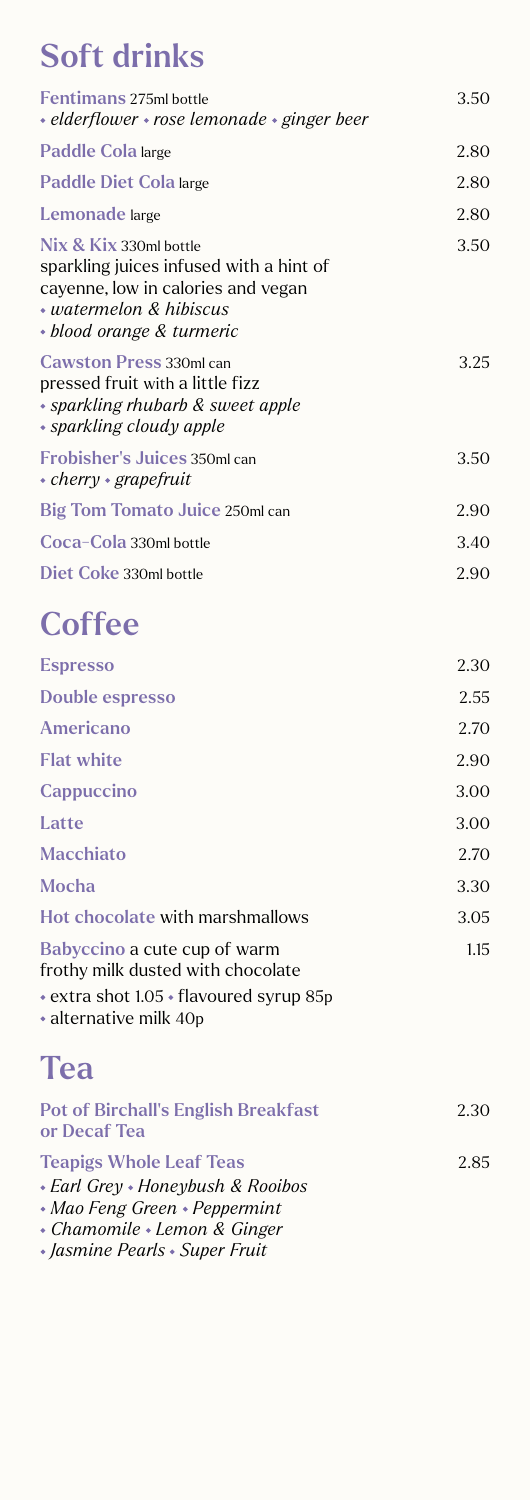### **Wine**

 $\blacksquare$ 175ml Bottle

| <b>Sparkling</b>                                                                                                                                                                              |                             |                             |        |
|-----------------------------------------------------------------------------------------------------------------------------------------------------------------------------------------------|-----------------------------|-----------------------------|--------|
| Prosecco, Santa Fosca Italy vg<br>light, fresh, elegant & fruity with delicate<br>pear flavours                                                                                               |                             | 6.95   28.95                |        |
| Laurent-Perrier La Cuvée Brut NV France vg<br>a light, floral and elegantly fruity style, with<br>citrussy grapefruit and orange blossom notes                                                |                             |                             | 71.15  |
|                                                                                                                                                                                               | Ÿ<br>175ml                  | 250ml                       | Bottle |
| <b>White</b>                                                                                                                                                                                  |                             |                             |        |
| Verdejo, Casa Albali Spain<br>Verdejo, a vibrant Spanish variety,<br>brings notes of apple and tropical fruit                                                                                 |                             | $5.05$   $7.00$   $19.95$   |        |
| <b>Chenin Blanc,</b><br><b>Cullinan View South Africa</b><br>South Africa's most popular grape variety.<br>Youthful, fruity character and a fresh,<br>zesty acidity. Very well-balanced       |                             | $5.40 \mid 7.55 \mid 21.25$ |        |
| Pinot Grigio Organic, Vinuva Italy vg<br>light, delicately flavoured and<br>refreshingly dry with hints<br>of ripe apple                                                                      | $5.95 \mid 8.30 \mid 23.65$ |                             |        |
| Sauvignon Blanc Reserva,<br>Luis Felipe Edwards Chile<br>herbal notes and a refreshing lime twist,<br>with a tropical touch of fig and guava                                                  |                             | $6.30 \mid 8.70 \mid 24.95$ |        |
| <b>Chardonnay, Bouchard France</b><br>these Chardonnay grapes are sourced<br>from sunny, Southern France and<br>produced by an iconic Burgundy estate.<br>Flavours of honey, vanilla and pear |                             | $6.45$   9.00   25.75       |        |
| <b>Picpoul de Pinet,</b><br>Réserve Mirou France vg<br>citrussy Southern French white<br>made from the Picpoul grape                                                                          |                             | $6.50 \mid 8.95 \mid 25.95$ |        |
| Riesling, Millton New Zealand vg<br>a refreshing aromatic off-dry style<br>Riesling, with flavours of honeyed<br>spices and succulent orchard fruits.<br>Great with spicy foods               | 7.30   10.15   28.90        |                             |        |
| Sauvignon Blanc, Cellar Selection, 8.45   11.75   33.55<br><b>Villa Maria New Zealand</b><br>an intense Marlborough Sauvignon Blanc<br>with vibrant flavours of gooseberry and lime           |                             |                             |        |
| Gavi di Gavi, Toledana,<br>Domini Villa Lanata Italy vg<br>Gavi is Piemonte's most celebrated<br>white wine. Refreshing citrus with<br>delicate floral hints, dry and full<br>of flavour      |                             |                             | 37.25  |
| Petit Chablis, J. Moreau et Fils France vg<br>this Petit Chablis is all about refreshing,<br>pure flavours: delicate orchard fruits and<br>mouth-watering lemon                               |                             |                             | 41.50  |

Wines (including sparkling) that are available by the glass, are also available in measures of 125ml.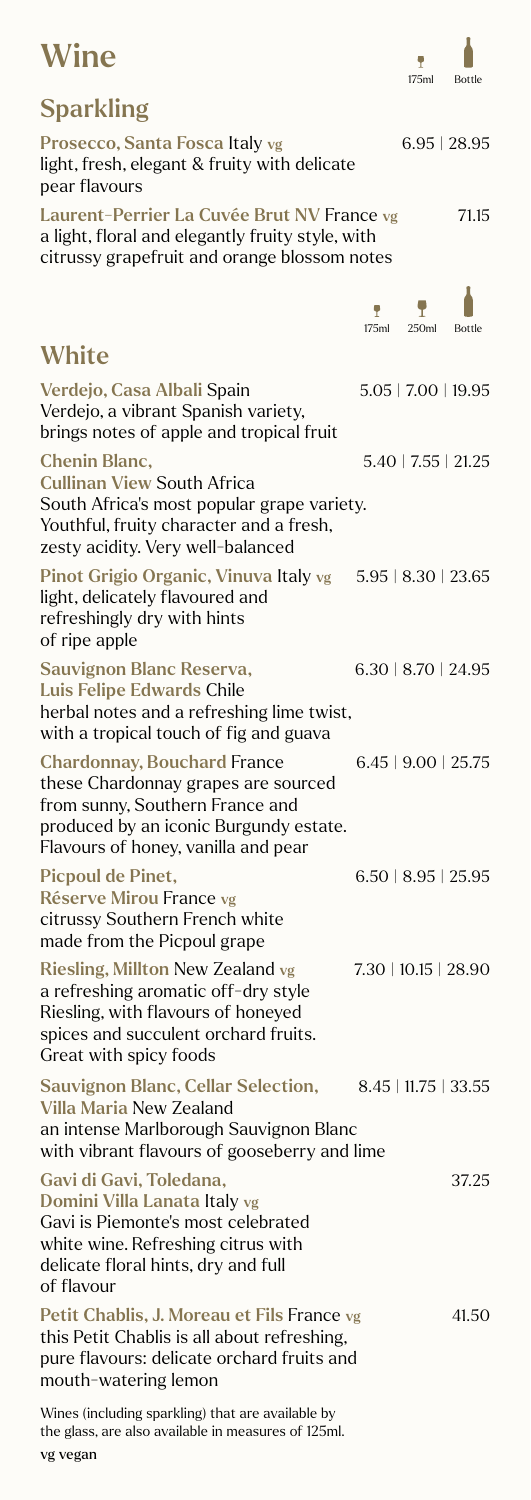

| <b>Rosé</b>                                                                                                                                                                                          |                             |
|------------------------------------------------------------------------------------------------------------------------------------------------------------------------------------------------------|-----------------------------|
| <b>White Zinfandel,</b><br>Lavender Hill USA vg<br>medium-dry, rather than the usual<br>medium-sweet versions available, with<br>plenty of watermelon, strawberry and<br>redcurrant fruit            | $5.95 \mid 8.25 \mid 23.25$ |
| <b>Belle Année Rosé,</b><br>Mirabeau en Provence France vg<br>a refreshing pale pink, dry rosé from<br>the South of France with red summer<br>fruits and a tiny hint of spice                        | 7.65   10.65   30.40        |
| <b>Red</b>                                                                                                                                                                                           |                             |
| Organic Tempranillo,<br>Castillo de Mureva Spain<br>aromas of strawberries and fruits of the<br>forest; a smooth and easy-drinking red                                                               | $5.05$   $7.00$   $19.95$   |
| Merlot, Monte Verde Chile vg<br>intense red cherry and chocolate notes,<br>ripe with a silky feel. Cherries, plums<br>and damson on the palate                                                       | 5.50   7.60   21.80         |
| <b>Shiraz, Short Mile Bay Australia</b><br>deep-coloured and full-bodied with lots<br>of rich berry fruit on the palate and a pinch<br>of pepper spice, so typical of a Shiraz                       | $5.95 \mid 8.25 \mid 23.95$ |
| Organic Nero d'Avola, Vinuva Italy vg 6.35   8.80   25.15<br>made from Sicily's star red grape,<br>Nero d'Avola, fruity with sweet blueberry<br>on a soft palate with a touch of spice               |                             |
| <b>Pinotage, Reign</b><br>of Terroir South Africa vg<br>a tasty mix of berries and cherries,<br>fresh and fruity with hints of oak                                                                   | $6.85$   9.45   27.05       |
| Rioja Vendimia Secleccionada,<br>Don Jacobo Spain vg<br>perfect Rioja blend of cherries,<br>raspberries and delicious creamy oak                                                                     | 7.40   10.30   29.35        |
| Malbec, Familia Zuccardi Argentina vg 8.40   11.65   33.35<br>intensely fruity and effortlessly drinkable,<br>with flavours including cherries, plums,<br>blackberry and spice                       |                             |
| <b>Cabernet Sauvignon,</b><br>Angus The Bull Australia vg<br>made by a former Aussie cattle farmer this<br>packs lots of flavour with ripe black fruits,<br>rich dark chocolate and smoky oak aromas | $9.00$   12.50   35.65      |
| <b>Saint-Emilion Grand Cru,</b><br><b>Chateau Vignot France vg</b>                                                                                                                                   | 41.20                       |

Bordeaux at its best, balancing soft plum and bramble fruits with exotic spices Pinot Noir, Ceres New Zealand vg 50.40 Central Otago produces serious wines to rival Burgundy: ripe dark cherry, plum and toasty smokiness, finishing silky and smooth Châteauneuf-du-Pape, 57.75 Les Clefs du Paradis France vg a complex blend of Grenache, Syrah and Mourvedre, full-bodied with flavours of red fruits, white pepper and dried herbs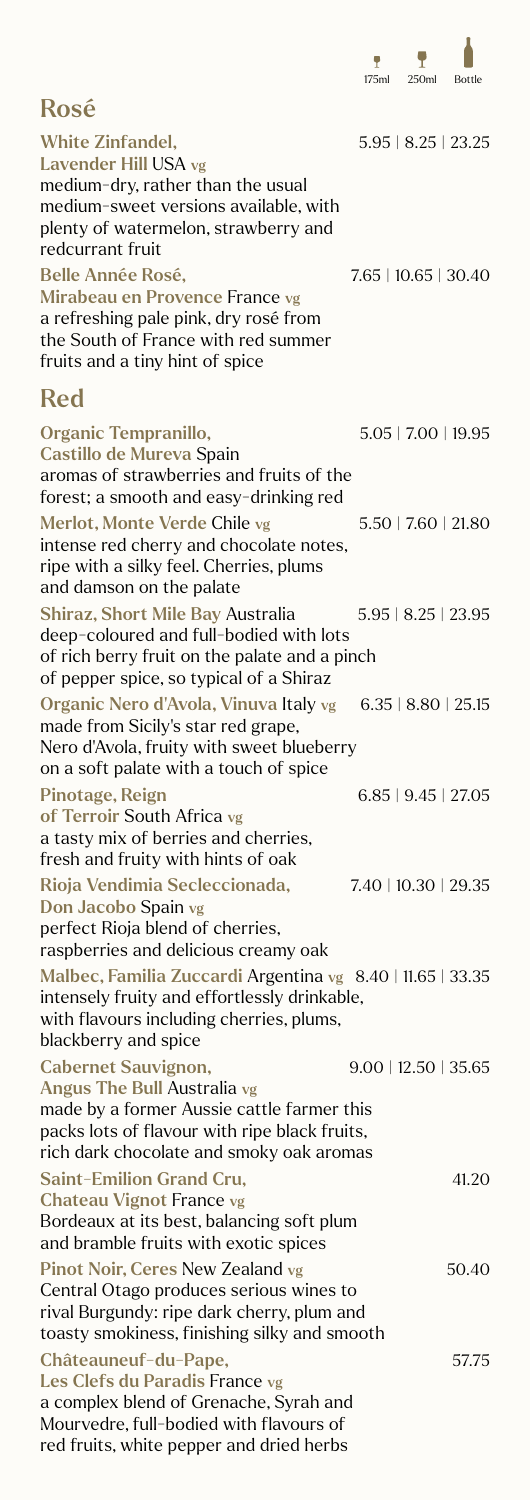### **Cocktails**

#### Short

| Coconut éclair better than a selection box<br>chocolate. This dreamy concoction features<br>coconut cream, Chase vodka, chocolate liqueur<br>and vanilla, all wrapped up in one drink!<br>Created by Hannah Stephens,<br>Cosy Club Stamford                                            | 8.75               |
|----------------------------------------------------------------------------------------------------------------------------------------------------------------------------------------------------------------------------------------------------------------------------------------|--------------------|
| Porn star martini passionfruit, Smirnoff<br>Vanilla vodka and a shot of prosecco                                                                                                                                                                                                       | 9.25               |
| <b>Butter toffee old fashioned a sweet</b><br>twist on an old favourite using smoky<br>Woodford Reserve bourbon whiskey                                                                                                                                                                | 9.25               |
| Vanilla espresso martini our own cold brew<br>coffee syrup, shaken with Smirnoff Vanilla<br>vodka, a hint of 77 Black coffee liqueur and<br>a dash of chocolate bitters                                                                                                                | 8.75               |
| Raspberry & vanilla martini fresh raspberries<br>shaken hard with maple syrup, Smirnoff Vanilla<br>vodka and Moose spiced maple spirit, with a dash<br>of cranberry & fresh lemon juice. For each raspberry<br>& vanilla martini sold, Moose will plant a tree to help<br>#SaveTheSnow | 8.25               |
| Long                                                                                                                                                                                                                                                                                   |                    |
| <b>Blow a raspberry at Collin</b><br>Chase GB gin, raspberry shrub,<br>fresh lemon juice and soda                                                                                                                                                                                      | 8.95/25.25 pitcher |
| <b>Cherry Bakewell cherry juice</b><br>and amaretto almond liqueur,<br>Mount Gay rum and a drop of<br>caramel syrup                                                                                                                                                                    | 8.95/25.25 pitcher |
| English garden all things British;<br>Hendrick's gin, pressed apple juice<br>and elderflower over ice, finished<br>with cucumber                                                                                                                                                       | 8.75/23.95 pitcher |
| Crushed blush a delicious mix<br>to make you blush; Chase English<br>rhubarb vodka, Framboise, raspberry<br>shrub syrup, pressed apple juice and<br>a cherry on top Created by Chris Wilson,<br>Cosy Club Lincoln                                                                      | 8.50               |
| Mojito/passionfruit/raspberry mojito<br>Mount Gay rum, muddled limes, fresh mint<br>and crushed ice, lengthened with soda.<br>Served straight up or twisted with<br>passionfruit or raspberry                                                                                          | 8.25/8.95          |
| Cosy colada coconut, spiced pineapple,<br>Mount Gay Rum and lime                                                                                                                                                                                                                       | 8.95               |
| Bloody Mary Smirnoff vodka, tomato juice,<br>dash of red wine with Tabasco, Worcestershire<br>sauce and horseradish. How spicy would you like it?                                                                                                                                      | 7.95               |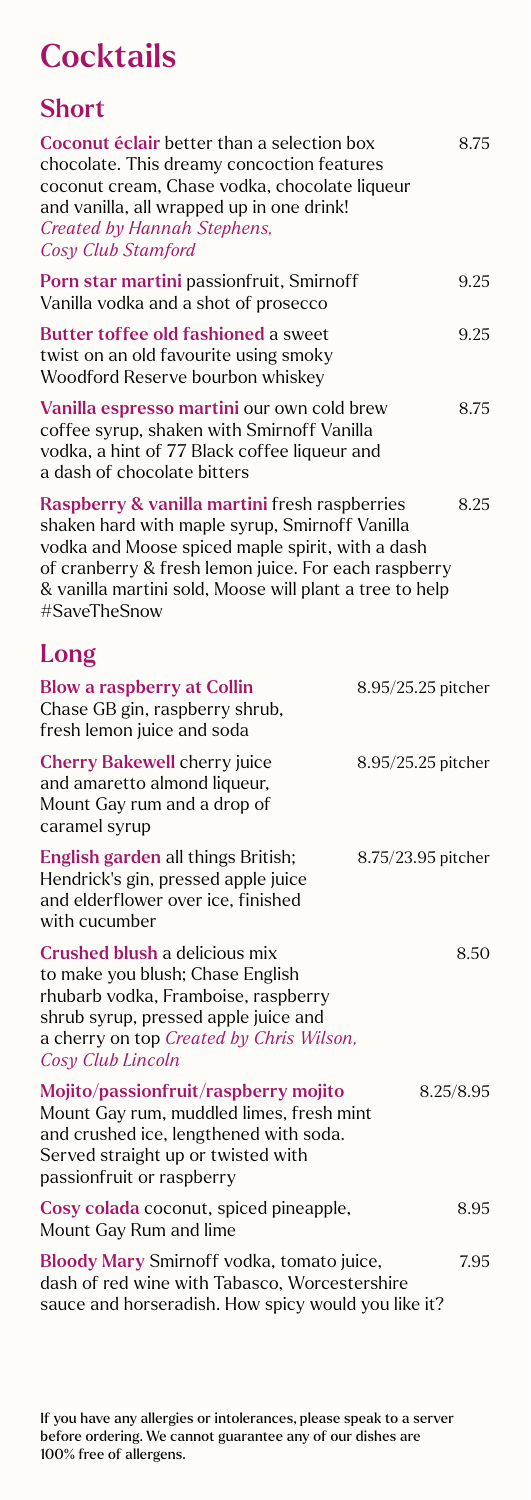#### **Sparkling**

| <b>Rhubarb &amp; elderflower spritz</b><br>Warner's rhubarb gin, elderflower, fizz and<br>a touch of sparkle. Created by Sally Latham,<br>Cosy Club Cheltenham | 8.75 |
|----------------------------------------------------------------------------------------------------------------------------------------------------------------|------|
| Classic mimosa add some tang to your tipple<br>with this classic! Prosecco and orange juice,<br>what's not to love?                                            | 6.95 |
| Sparkling sherbet lemon reminiscent of<br>what Grandma used to keep in her paper<br>sweetie bag $-$ a light, zingy zap of Limoncello<br>and all the fizz       | 8.25 |
| No or low alcohol                                                                                                                                              |      |
| made with no & low alcoholic spirits                                                                                                                           |      |
| No booze cherry Bakewell everything you<br>love about our most popular cocktail without<br>the fuzzy head in the morning thanks to Lyres                       | 7.75 |
| Innocent English garden a refreshing,<br>botanical mix of your favourite cocktail<br>using Salcombe's non-alcoholic gin                                        | 7.75 |
| Espresso martiNO still using our own<br>delicious cold brew coffee but shaken up<br>with Lyres non-alcoholic Espresso Liqueur                                  | 7.75 |
| <b>Mocktails</b>                                                                                                                                               |      |
| <b>Cooling lemonade freshly squeezed</b><br>lemon juice, elderflower cordial, mint<br>and cucumber, topped with soda                                           | 3.50 |
| Pink lemonade pomegranate, lemon juice<br>and ginger ale over a strawberry muddle                                                                              | 4.25 |
| Virgin Mary tomato juice, Tabasco,<br>Worcestershire sauce and horseradish<br>over ice. How spicy would you like it?                                           | 4.15 |

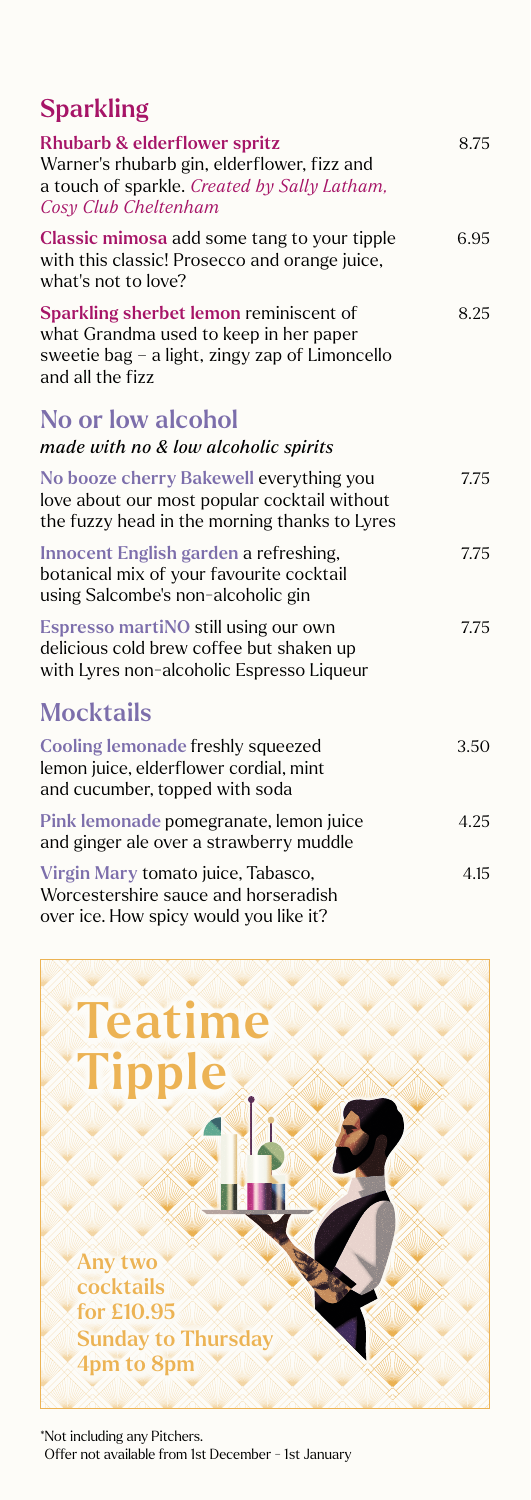# **Spirits**

#### Vodka Smirnoff Vanilla (37.5%) triple distilled, flavoured 3.60 with the essence of vanilla Ketel One  $(40\%)$  crisp to taste and soft on finish  $4.40$ Ketel One Citroen (40%) infused with the essence 4.40 of citrus lemons and limes Ketel One Botanical Grapefruit & Rose (30%) 4.50 zesty mouth-watering grapefruit and the elegance of refined rose petals Chase Original Potato Vodka (40%) truly British 4.45 vodka with hints of vanilla, a buttery texture and earthy mineral undertones Chase English rhubarb (40%) infused with freshly  $4.50$ pressed English rhubarb juice, delicately sweet with hints of custard Sipsmith (40%) a sipping vodka, smooth 4.45 and warming with a hint of biscuit Grey Goose (40%) finest French vodka, with 4.65 delicate floral notes, sweet on the palate with a bold toffee finish Gin Tanqueray (43.1%) a perfect balance of 3.75 four botanicals. For a classic G&T Chase GB (40%) Great British extra dry gin, 4.20 smooth & full-bodied, perfectly balanced with

juniper, spice and citrus. A must-try for gin lovers Bathtub (43.3%) Ableforth's Bathtub Gin is a 4.35 true small-batch gin made by infusing botanicals including orange peel and cinnamon New London Light (0%) bold and refreshing 4.30 non-alcoholic spirit with a combination of three botanicals: rich Macedonian juniper berries, zesty ginger and warm habanero capsicum Hendrick's (41.4%) distilled Scottish gin infused 4.35 with rose and cucumber Hendrick's Lunar Gin (43.4%) mellow spice with 4.35 subtle citrus finish. It is an intriguing combination of the refreshing, the warm and the whimsical Porter's Tropical Old Tom (40%) Scottish gin. 4.55 Flavoured with juniper, passion fruit, guava and white tea Whitley Neill Blood Orange (43%) intense 4.60 sweetness, with a touch of orange peel and hints of pepper, cassia and thyme honey Warner's Rhubarb (40%) mouth-watering 4.80 rhubarb with a pinch of black pepper, cardamom and orange, and cinnamon for a long sweet finish Mombasa Club Strawberry Edition (37.5%) 4.80 a smooth London dry Gin, triple distilled and infused with real strawberries and red fruits Chase Pink Grapefruit & Pomelo (40%) 4.80 zippy and zesty pink gin bursting with grapefruit and pomelo freshness with juniper and lime Passion fruit Gin 77 (40%) a luscious and 4.60 refreshing gin from Bristol Distilling Co, exploding with the flavours of ripe, juicy passion fruit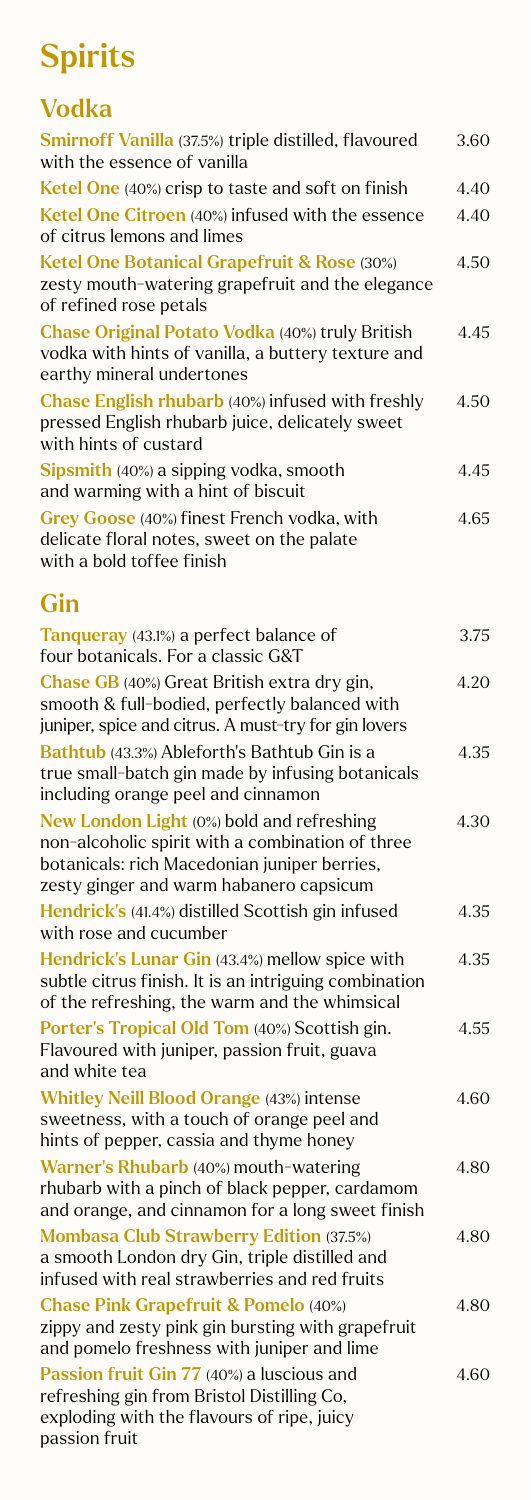| <b>Rum</b>                                                        |      |
|-------------------------------------------------------------------|------|
| <b>Mount Gay Eclipse (40%)</b>                                    | 3.80 |
| <b>Gosling's Black Seal (40%)</b>                                 | 3.70 |
| Don Papa (40%)                                                    | 4.05 |
| <b>Brewdog Five Hundred Cuts (40%)</b>                            | 3.80 |
| <b>The Kraken</b> (40%)                                           | 4.35 |
| Cut Spiced Rum (37.5%)                                            | 3.80 |
| Whisky                                                            |      |
| Johnnie Walker Black Label (40%) Scotland                         | 3.95 |
| <b>Glenfarclas Speyside Malt 10 Year Old</b><br>$(40\%)$ Scotland | 4.35 |
| Roe & Co (45%) Dublin, Ireland                                    | 4.45 |
| Suntory Toki (43%) Japan                                          | 5.00 |
| <b>Bourbon</b>                                                    |      |
| Bulleit (40%) Kentucky, USA                                       | 3.75 |
| <b>Evan Williams Extra Aged Bourbon</b><br>(43%) Kentucky, USA    | 4.00 |
| Woodford Reserve (43.2%) Kentucky, USA                            | 4.40 |
| Jim Beam (40%) Kentucky, USA                                      | 3.40 |
| Jack Daniel's Old No.7 (40%) Tennessee, USA                       | 3.75 |